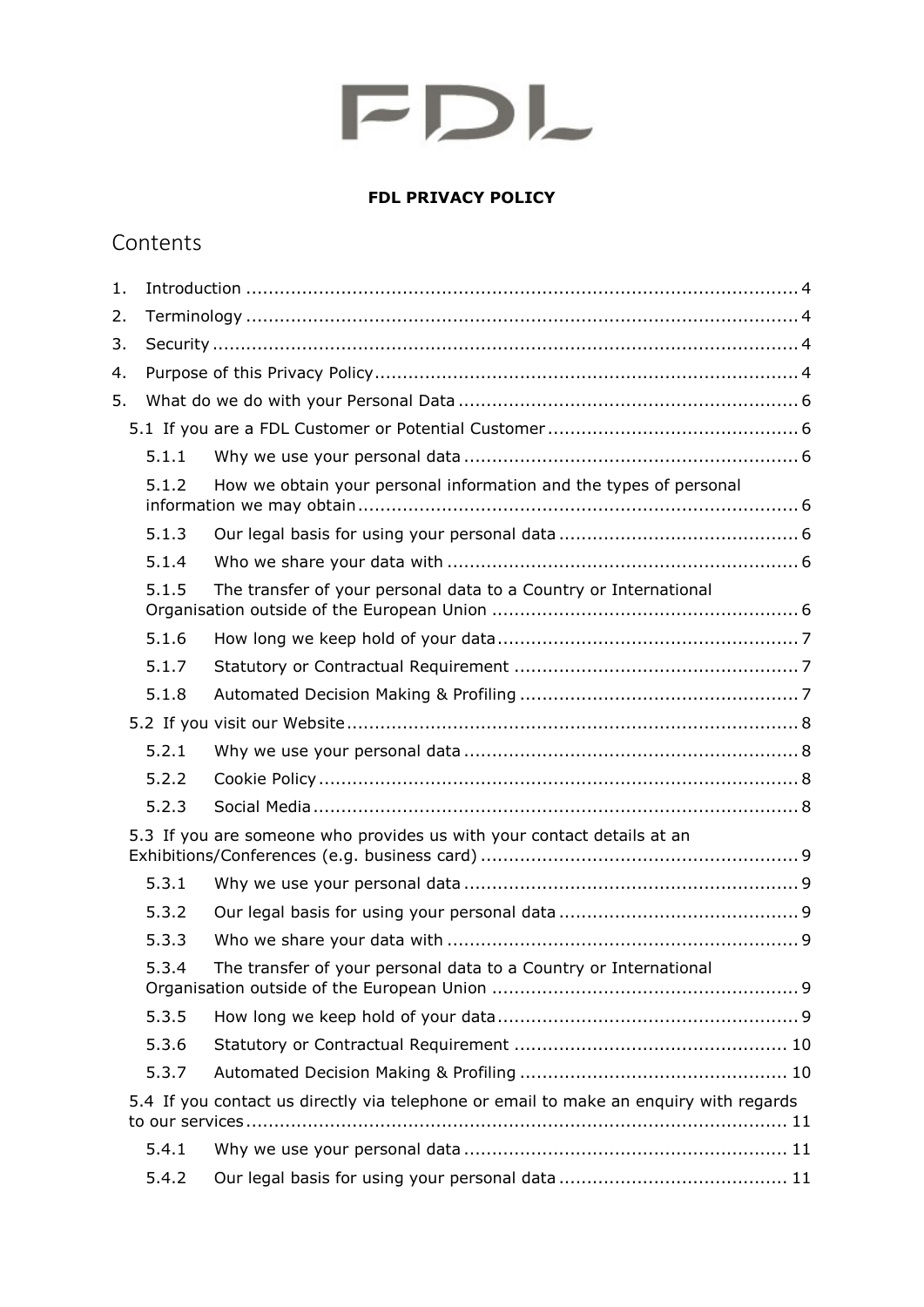|    | 5.4.3 |                                                                  |
|----|-------|------------------------------------------------------------------|
|    | 5.4.4 | The transfer of your personal data to a Country or International |
|    | 5.4.5 |                                                                  |
|    | 5.4.6 |                                                                  |
|    | 5.4.7 |                                                                  |
|    |       |                                                                  |
|    | 5.5.1 |                                                                  |
|    | 5.5.2 |                                                                  |
|    | 5.5.3 |                                                                  |
|    | 5.5.4 | The transfer of your personal data to a Country or International |
|    | 5.5.5 |                                                                  |
|    | 5.5.6 |                                                                  |
|    | 5.5.7 |                                                                  |
|    |       |                                                                  |
|    | 5.6.1 |                                                                  |
|    | 5.6.2 |                                                                  |
|    | 5.6.3 |                                                                  |
|    | 5.6.4 | The transfer of your personal data to a Country or International |
|    | 5.6.5 |                                                                  |
|    | 5.6.6 |                                                                  |
|    | 5.6.7 |                                                                  |
|    |       |                                                                  |
|    | 5.7.1 |                                                                  |
|    | 5.7.2 |                                                                  |
|    | 5.7.3 |                                                                  |
|    | 5.7.4 | The transfer of your personal data to a Country or International |
|    | 5.7.5 |                                                                  |
|    | 5.7.6 |                                                                  |
|    | 5.7.7 |                                                                  |
| 6. |       |                                                                  |
| 7. |       |                                                                  |
|    |       |                                                                  |
|    |       |                                                                  |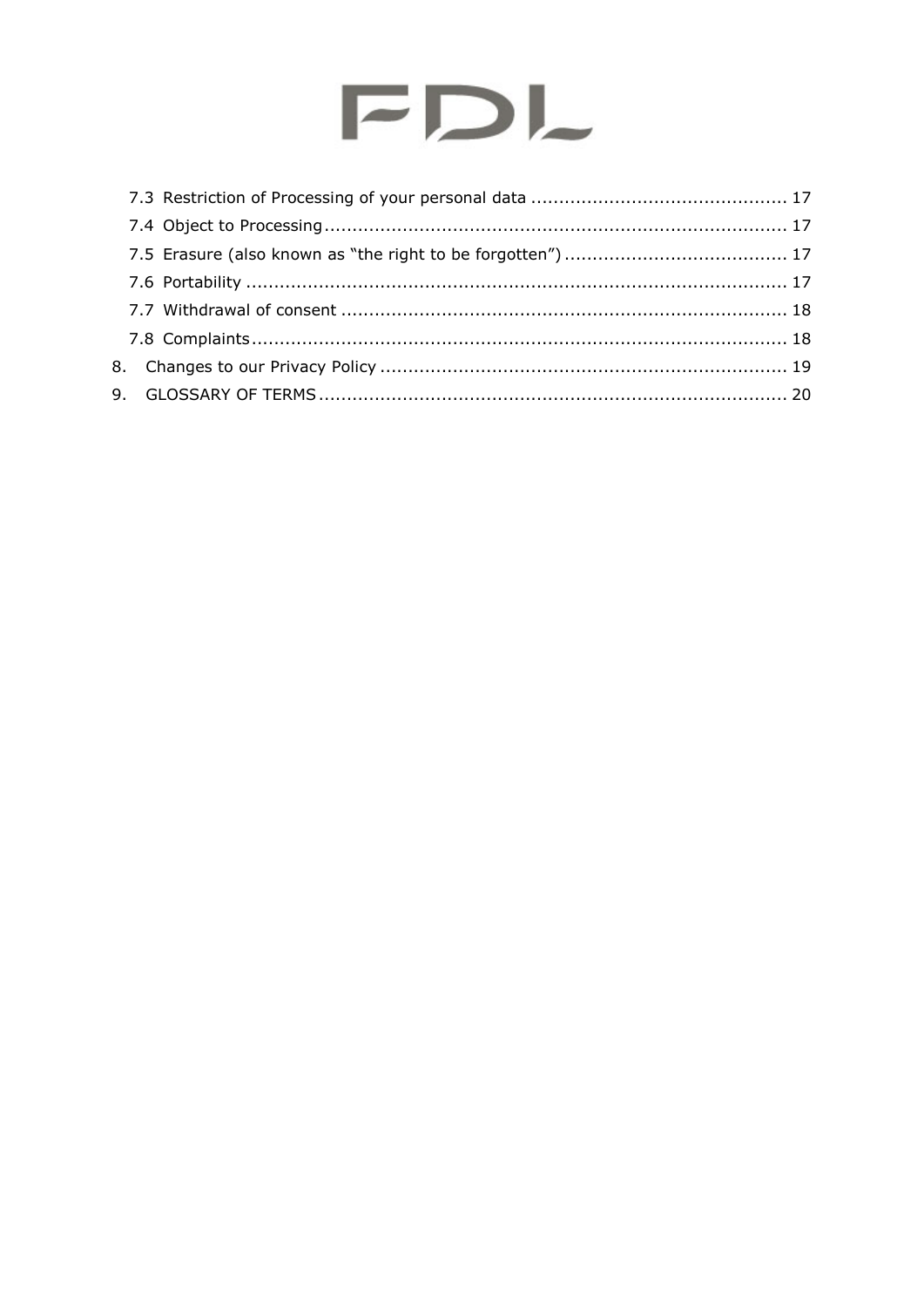## <span id="page-3-0"></span>**1. INTRODUCTION**

• The Board of Directors and management of FDL, located at FDL, Metropolitan Wharf, London, E1W3SS are committed to compliance with all relevant EU and Member State laws in respect of personal data, and the protection of the "rights and freedoms" of individuals whose information FDL collects and processes in accordance with the General Data Protection Regulation (GDPR).

## <span id="page-3-1"></span>**2. TERMINOLOGY**

Below is some quick guidance on terminology to help you clearly understand this Policy

- Personal data is any information relating to an identified or identifiable living person.
- The Data Controller is a person who (either alone or jointly or in common with other persons) determines the purposes for which and the manner in which any personal data are, or are to be, processed. In the context of this Policy, FDL is the Data Controller.

Other terms are defined in the Glossary at the end of the document.

## <span id="page-3-2"></span>**3. SECURITY**

FDL is committed to protecting your personal data and privacy.

We have security measures in place designed to prevent the loss of data, preserve data integrity, and to control access to the data and know that ensuring the accuracy and security of personal data is essential to retaining confidence and trust.

## <span id="page-3-3"></span>**4. PURPOSE OF THIS PRIVACY POLICY**

The purpose of this privacy policy is to describe, in cases where FDL is the Data Controller, why and how we collect and use your personal data and provides information about your rights. It applies to personal data provided to us, both by individuals themselves or by others. We may use personal data provided to us for any of the purposes described in this privacy policy or as otherwise stated at the point of collection.

When collecting and using personal data, our policy is to be fair, lawful and transparent about why and how we process personal data.

To find out more about our specific processing activities, please go to the relevant sections of this policy.

Topics:

## **[What we do with your Personal Data](#page-4-0)**

- o If you are an FDL [Customer or Prospective Customer](#page-5-1)
- o [If you are Visitor to our Website](#page-6-3)
- o [If you are contact us directly via telephone or email to make an enquiry](#page-9-2)  [with regards to our services](#page-9-2)
- o [If you are an](#page-11-1) FDL Supplier
- o If you are an FDL [Recruitment Applicant](#page-12-2)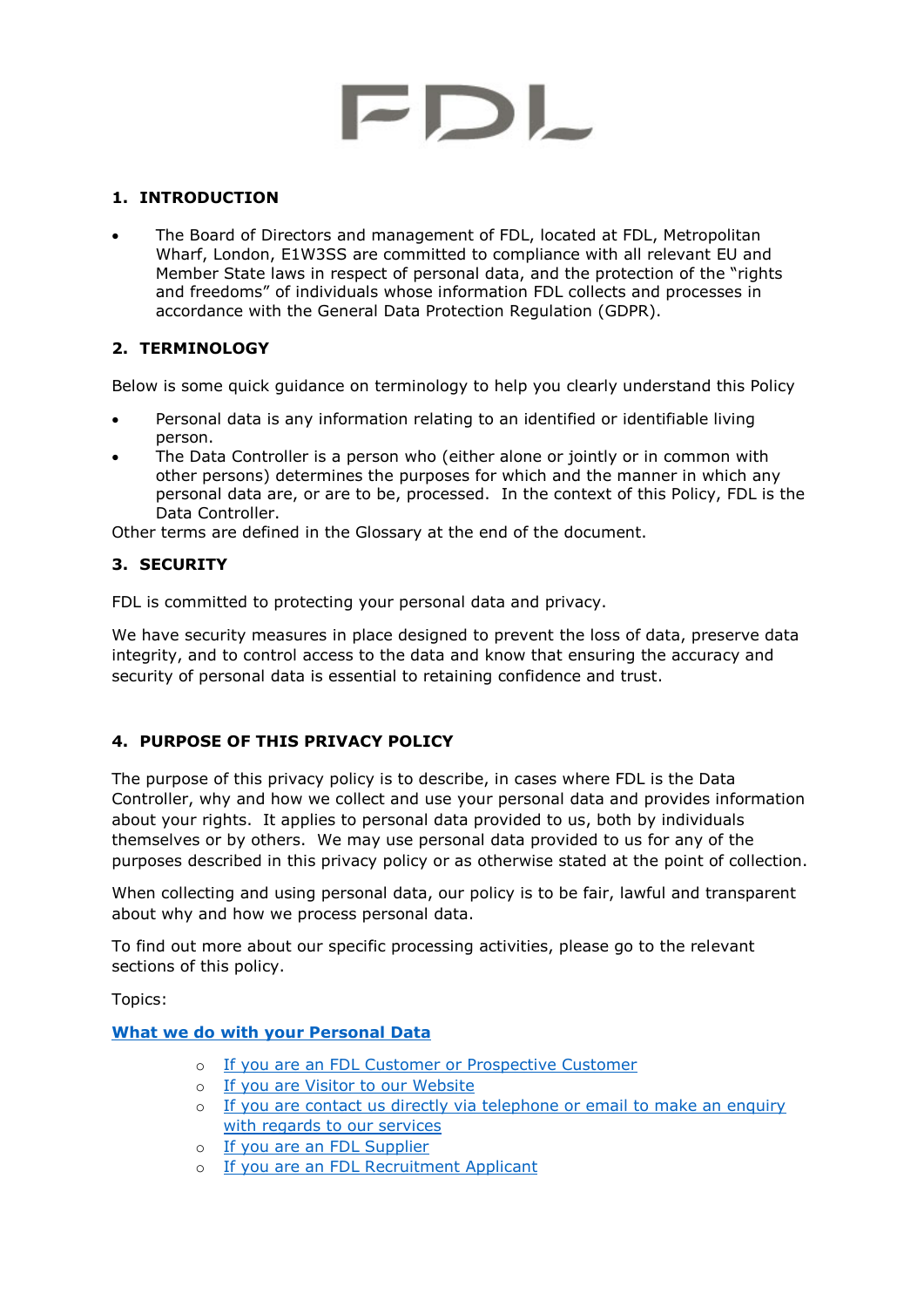o [If you are a Visitor to FDL](#page-13-8)

**[How to contact us](http://fdlworld.com/contact-us/)**

**[Your Rights](#page-15-1)**

<span id="page-4-0"></span>**[Changes to our Privacy Policy](#page-17-2)**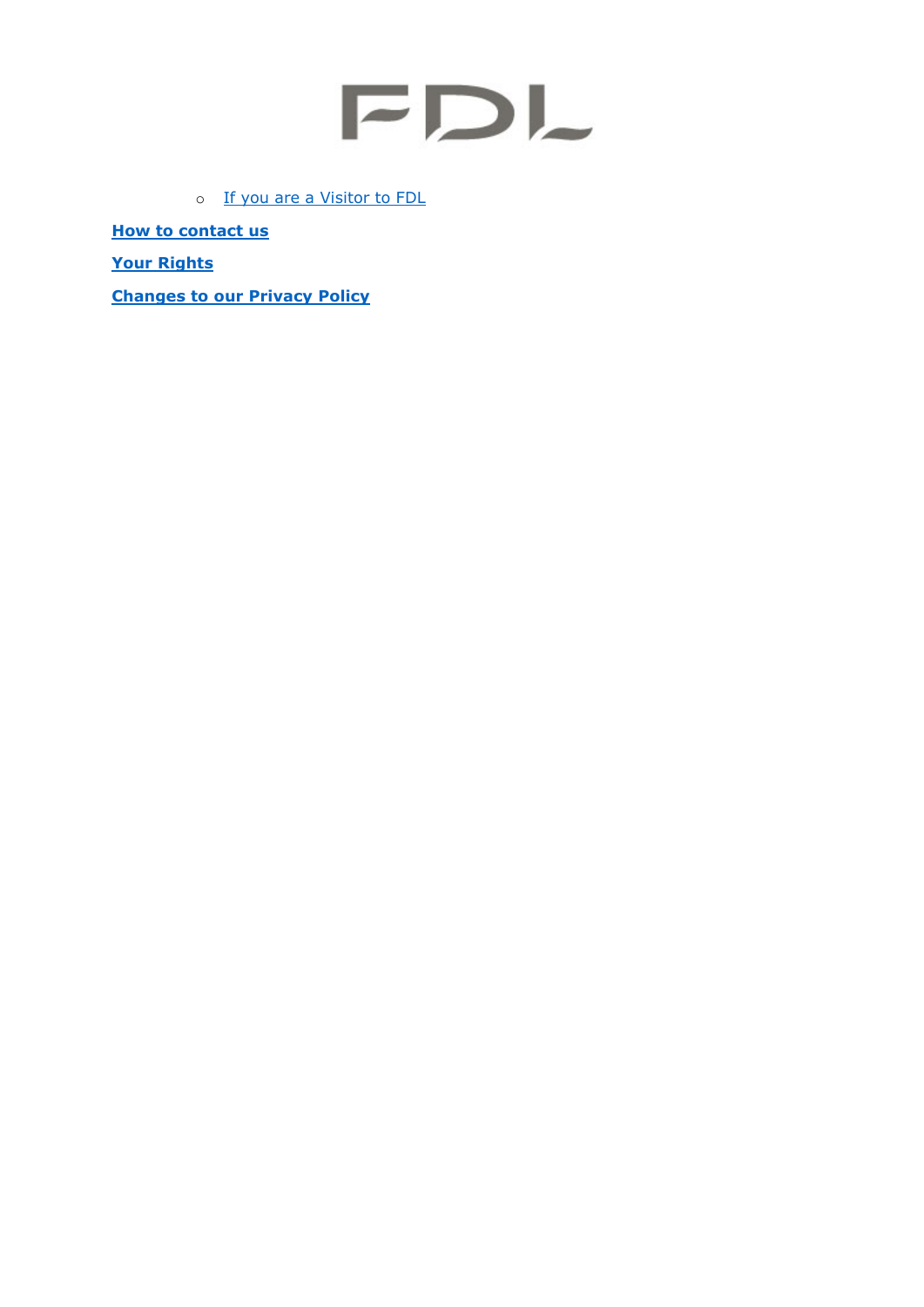## <span id="page-5-0"></span>**5. WHAT DO WE DO WITH YOUR PERSONAL DATA**

Please go to the sections of this policy that are relevant to you, to find out more about what we do with your personal data: -

## <span id="page-5-2"></span><span id="page-5-1"></span>**5.1 If you are a FDL Customer or Potential Customer**

#### *5.1.1 Why we use your personal data*

We use your data for the following purposes: -

- To identify if you have registered with the Corporate Telephone Preference Service, Telephone Preference Service and/or have notified FDL that you do not wish to be contacted and/or receive direct marketing information regarding our products, services and activities;
- Unless we have identified you do not wish to receive marketing information, as per above – to contact you directly in the future regarding our products, services, and/or events (i.e. via telephone, postal and electronic marketing);
- <span id="page-5-3"></span>• To send you communication regarding FDL's activities.
	- *5.1.2 How we obtain your personal information and the types of personal information we may obtain*

Your personal information is directly given by you.

We process the following types of personal information in relation to you - e.g. (this is not an exhaustive list): -

- Title
- Name
- Job Title
- <span id="page-5-4"></span>• Contact Details (Work address, Work Email address, work telephone number).

## *5.1.3 Our legal basis for using your personal data*

The processing of your personal data is based upon the lawful basis of Legitimate Interests – as we feel that as an existing customer you may find value in knowing about similar products and services we provide.

## *5.1.4 Who we share your data with*

<span id="page-5-5"></span>We may share your information with: -

Technology and telecoms Providers who we engage to support our operations and/or host our data.

#### <span id="page-5-6"></span>*5.1.5 The transfer of your personal data to a Country or International Organisation outside of the European Union*

We do not intend to transfer your personal data to any countries or International Organisations outside of the European Union.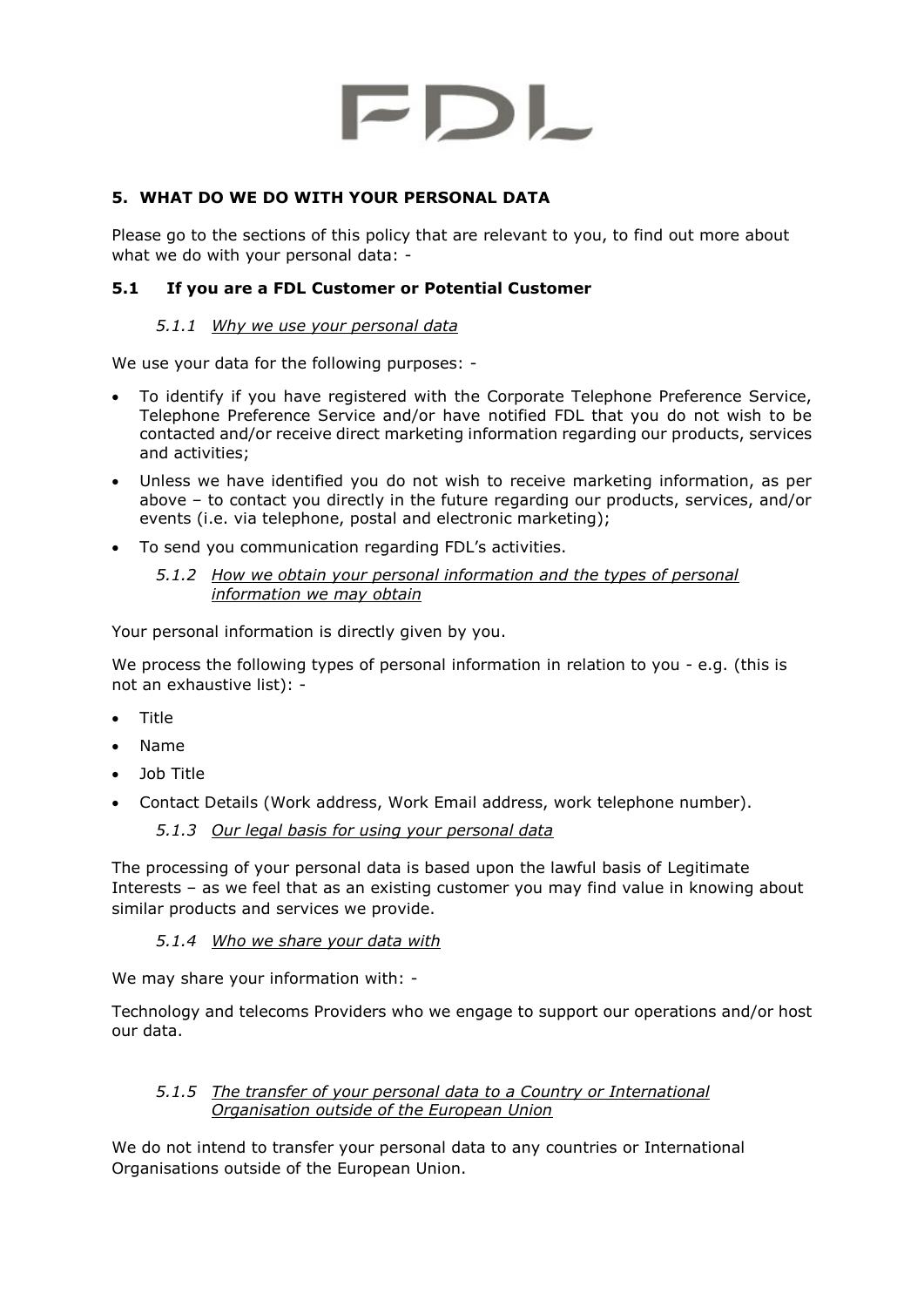

## *5.1.6 How long we keep hold of your data*

<span id="page-6-0"></span>We retain the personal data processed by us for as long as is considered necessary for the purpose for which it was collected (including as required by applicable law or regulation). In the absence of specific legal, regulatory or contractual requirements, our baseline retention period for your personal data and other documentary evidence is seven years.

## *5.1.7 Statutory or Contractual Requirement*

<span id="page-6-1"></span>The provision of your personal data is not a statutory or contractual requirement, or a requirement necessary to enter into a contract, nor are you obliged to provide the personal data.

## *5.1.8 Automated Decision Making & Profiling*

<span id="page-6-3"></span><span id="page-6-2"></span>We do not make any decisions in relation to your personal data, solely by automated means without any human involvement (e.g we do not conduct automated decision making).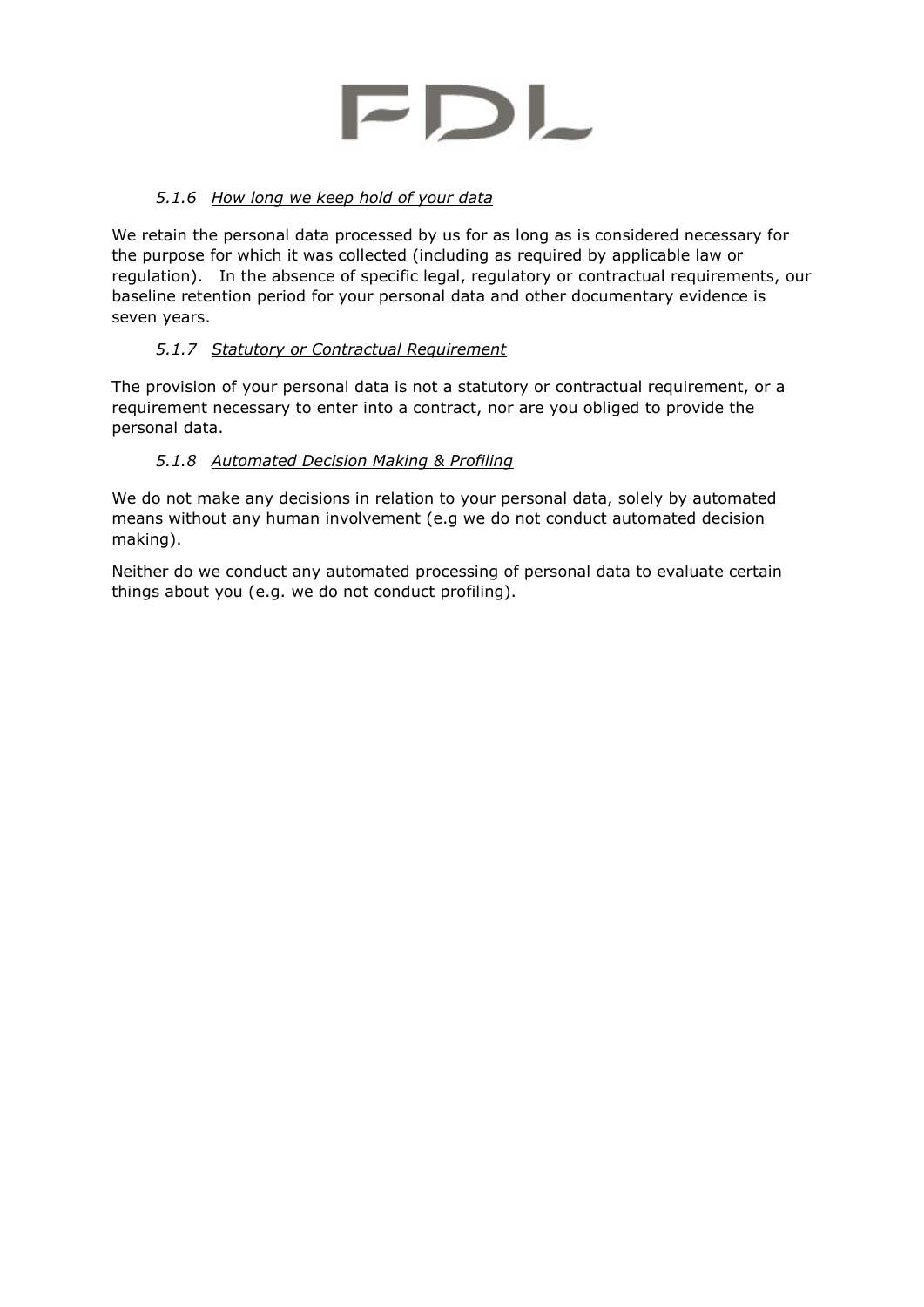#### <span id="page-7-0"></span>**5.2 If you visit our Website**

#### *5.2.1 Why we use your personal data*

<span id="page-7-1"></span>We use your data for the following purposes: -

If you visit our website your personal data will not be collected or analysed.

If you submit a job application via our website – please refer to Section 5.6

## *5.2.2 Cookie Policy*

<span id="page-7-2"></span>Currently we do not use cookies on our website. Cookies are an industry standard and most major web sites use them. A cookie is a small text file that our site may place on your computer to collect standard internet log information and visitor behaviour information. This information is used to track visitor use of the website and to compile statistical reports on website activity.

## *5.2.3 Social Media*

<span id="page-7-3"></span>FDL also uses interfaces with social media sites such as Facebook, LinkedIn, and others. If you choose to "like" or "share" information from this website through these services, you should review the privacy policy of that service. If you are a member of a social media site, the interfaces may allow the social media site to connect your visits to this site with other Personal Information.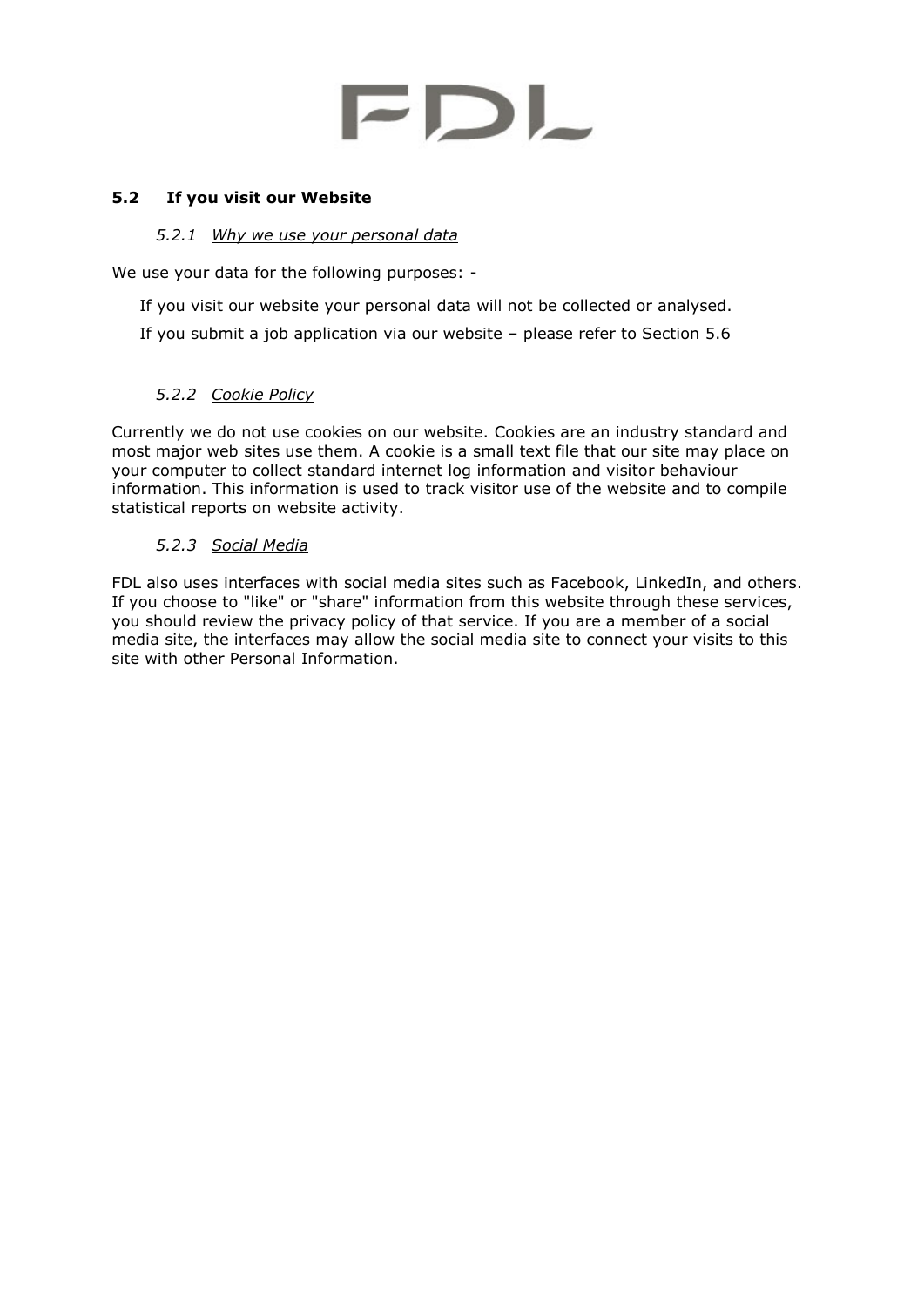

#### <span id="page-8-0"></span>**5.3 If you are someone who provides us with your contact details at an Exhibitions/Conferences (e.g. business card)**

#### *5.3.1 Why we use your personal data*

<span id="page-8-1"></span>When you provide your business contact details at an event your personal data is used to:

- Identify if you have registered with the Corporate Telephone Preference Service, Telephone Preference Service and/or have notified FDL that you do not wish to be contacted and/or receive direct marketing information regarding our products, services and activities;
- Unless we have identified you do not wish to receive sales/marketing information, as per above – to contact you directly in the future regarding our products and services (i.e. via telephone, postal and electronic marketing);
- To send you communications regarding FDL's activities.

## *5.3.2 Our legal basis for using your personal data*

<span id="page-8-2"></span>The processing of your personal information is based upon the lawful basis of: -

- Legitimate Interests as you have expressed an interest in our services and activities and for the purpose of contacting you in relation to future events and/or sending communications;
- Legal Obligation For cases where you may have objected to marketing, we also have a legal obligation to hold some personal data, albeit limited, in order to ensure no more marketing is sent to you.
	- *5.3.3 Who we share your data with*

<span id="page-8-3"></span>We may share your information with technology Providers who we engage to support our operations and/or host our data.

#### <span id="page-8-4"></span>*5.3.4 The transfer of your personal data to a Country or International Organisation outside of the European Union*

We do not intend to transfer your personal data to any countries or International Organisations outside of the European Union.

## *5.3.5 How long we keep hold of your data*

<span id="page-8-5"></span>We retain the personal data processed by us for as long as is considered necessary for the purpose for which it was collected (including as required by applicable law or regulation). In the absence of specific legal, regulatory or contractual requirements, our baseline retention period for your personal data and other documentary evidence seven years.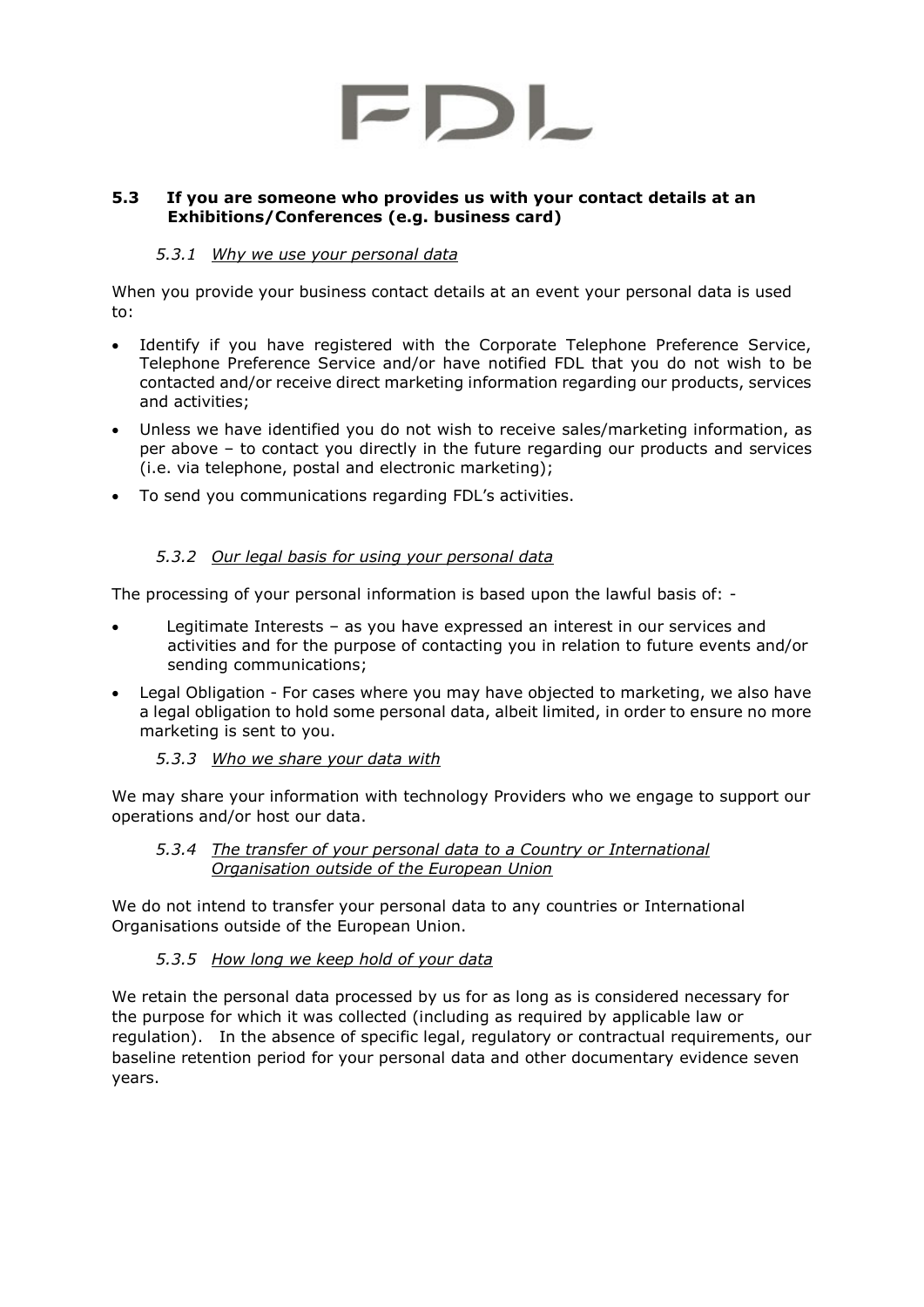

## *5.3.6 Statutory or Contractual Requirement*

<span id="page-9-0"></span>The provision of your personal data is not a statutory or contractual requirement, or a requirement necessary to enter into a contract, nor are you obliged to provide the personal data.

## *5.3.7 Automated Decision Making & Profiling*

<span id="page-9-2"></span><span id="page-9-1"></span>We do not make any decisions in relation to your personal data, solely by automated means without any human involvement (e.g. we do not conduct automated decision making).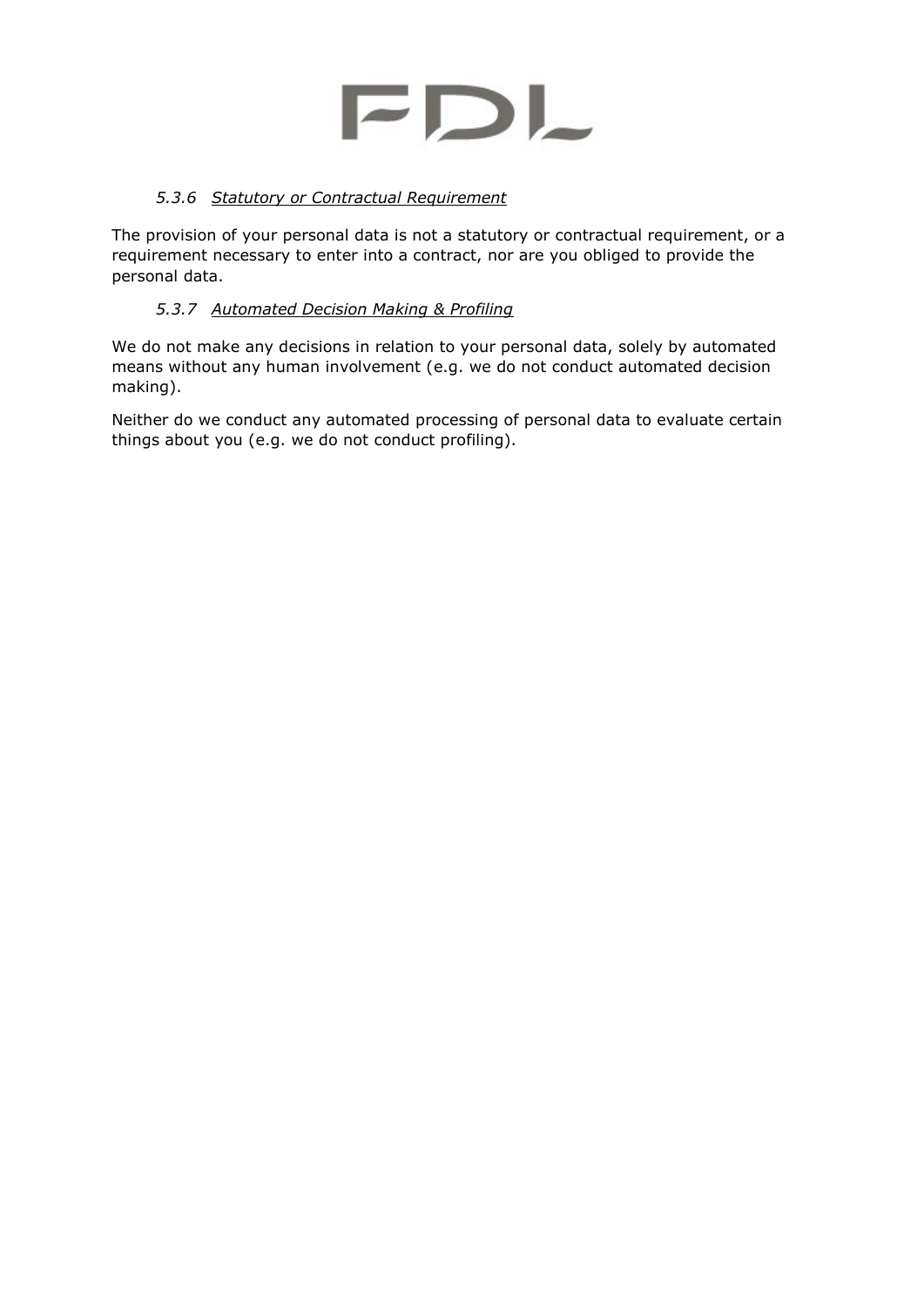#### <span id="page-10-0"></span>**5.4 If you contact us directly via telephone or email to make an enquiry with regards to our services**

## *5.4.1 Why we use your personal data*

<span id="page-10-1"></span>We use your data for the following purposes: -

- To progress an opportunity;
- Identify if you have registered with the Corporate Telephone Preference Service, Telephone Preference Service and/or have notified FDL that you do not wish to be contacted and/or receive direct marketing information regarding our products, services and activities;
- Unless we have identified you do not wish to receive marketing information, as per above – to contact you directly in the future regarding our products, services, and/or events (i.e. via telephone, postal and electronic marketing);
- <span id="page-10-2"></span>• To send you communication regarding FDL's activities.

#### *5.4.2 Our legal basis for using your personal data*

The processing of your personal information is based upon the lawful basis of: -

- Legitimate Interest as you have expressed an interest in our services and activities and for contacting you in relation to future events and/or sending communications;
- Legal Obligation For cases where you may have objected to marketing, we also have a legal obligation to hold some personal data, albeit limited, in order to ensure no more marketing is sent to you.
	- *5.4.3 Who we share your data with*

<span id="page-10-3"></span>We may share your information with: -

<span id="page-10-4"></span>Technology Providers who we engage to support our operations and/or host our data.

*5.4.4 The transfer of your personal data to a Country or International Organisation outside of the European Union*

We do not intend to transfer your personal data to any countries or International Organisations outside of the European Union.

## *5.4.5 How long we keep hold of your data*

<span id="page-10-5"></span>We retain the personal data processed by us for as long as is considered necessary for the purpose for which it was collected (including as required by applicable law or regulation). In the absence of specific legal, regulatory or contractual requirements, our baseline retention period for your personal data and other documentary evidence is seven years.

## *5.4.6 Statutory or Contractual Requirement*

<span id="page-10-6"></span>The provision of your personal data is not a statutory or contractual requirement, or a requirement necessary to enter into a contract, nor are you obliged to provide the personal data.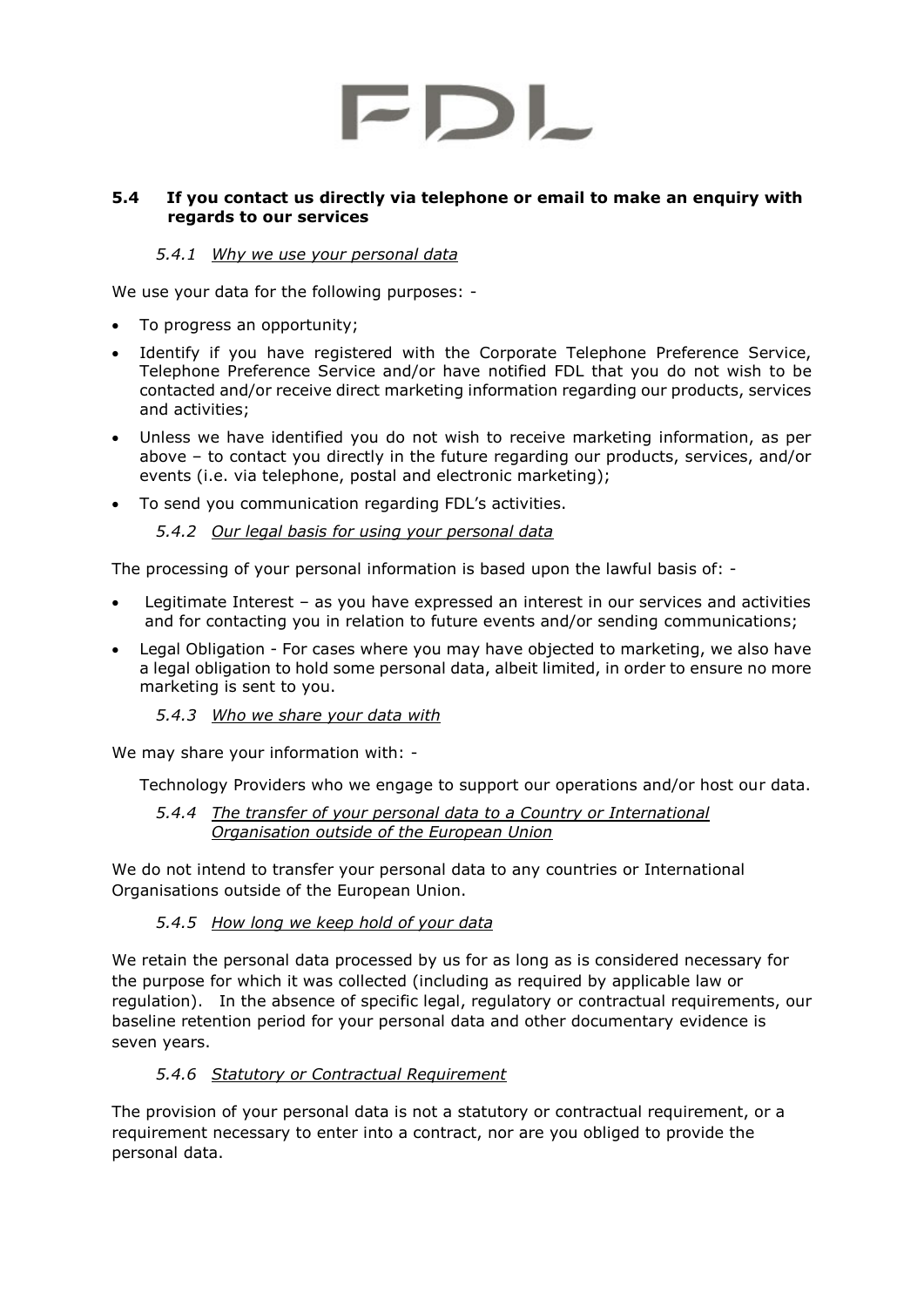## *5.4.7 Automated Decision Making & Profiling*

<span id="page-11-0"></span>We do not make any decisions in relation to your personal data, solely by automated means without any human involvement (e.g we do not conduct automated decision making).

Neither do we conduct any automated processing of personal data to evaluate certain things about you (e.g. we do not conduct profiling).

## <span id="page-11-1"></span>**5.5 If you are a FDL Supplier**

#### *5.5.1 Why we use your personal data*

<span id="page-11-2"></span>We use your data for the following purposes: -

- To maintain a relationship with you in relation to our orders and your services (e.g. in relation to service delivery activities, invoicing and ongoing communication/relationship management);
- <span id="page-11-3"></span>• To send you communications regarding FDL's activities.

#### *5.5.2 Our legal basis for using your personal data*

The processing of your personal information is based upon the lawful basis of: -

- Business to Business contacts: Legitimate Interests to maintain a relationship with you in relation to our orders and your services (e.g. in relation to service delivery activities, invoicing and ongoing communication/relationship management);
- Business to Business contacts: Legitimate Interests For the purpose of contacting you in relation to future events and/or sending communications;
- Business to Business contacts & Business to Consumer contacts: Consent for inclusion in any press articles and/or case studies, in which case we will always obtain your fully informed, freely given, consent (i.e. we will obtain your permission;

#### *5.5.3 Who we share your data with*

<span id="page-11-4"></span>We may share your information with: -

<span id="page-11-5"></span>Technology Providers who we engage to support our operations and/or host our data.

#### *5.5.4 The transfer of your personal data to a Country or International Organisation outside of the European Union*

We do not intend to transfer your personal data to any countries or International Organisations outside of the European Union.

#### *5.5.5 How long we keep hold of your data*

<span id="page-11-6"></span>We retain the personal data processed by us for as long as is considered necessary for the purpose for which it was collected (including as required by applicable law or regulation). In the absence of specific legal, regulatory or contractual requirements, our baseline retention period for your personal data and other documentary evidence is seven years after end of the commercial relationship.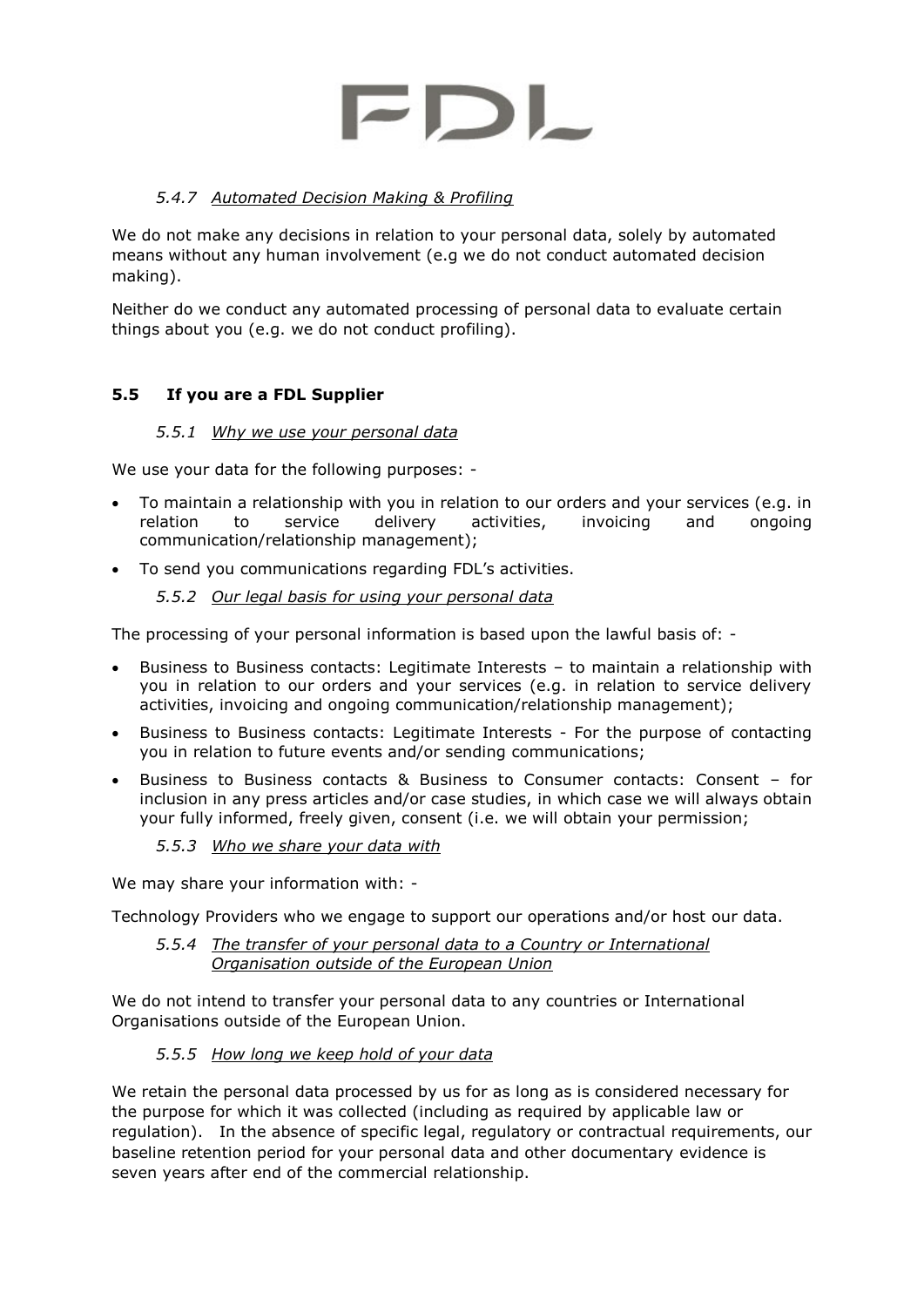

## *5.5.6 Statutory or Contractual Requirement*

<span id="page-12-0"></span>The provision of your personal data is not a statutory or contractual requirement, or a requirement necessary to enter into a contract, nor are you obliged to provide the personal data.

## *5.5.7 Automated Decision Making & Profiling*

<span id="page-12-2"></span><span id="page-12-1"></span>We do not make any decisions in relation to your personal data, solely by automated means without any human involvement (e.g we do not conduct automated decision making).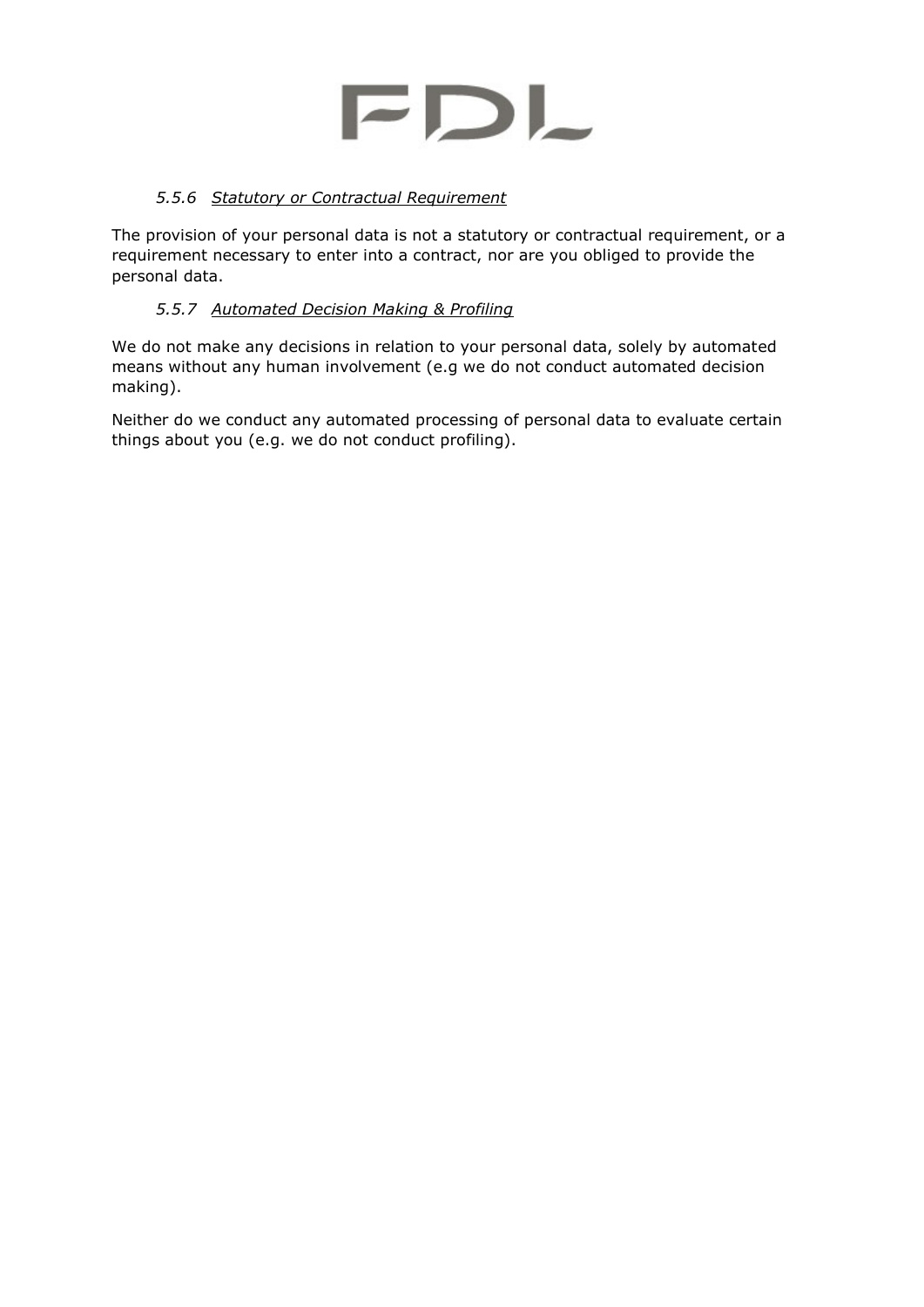## <span id="page-13-1"></span><span id="page-13-0"></span>**5.6 If you are a FDL Recruitment Applicant**

#### *5.6.1 Why we use your personal data*

We use your data for the following purposes: -

<span id="page-13-2"></span>• Consider you for a recruitment vacancy;

#### *5.6.2 Our legal basis for using your personal data*

The processing of your personal information is based upon the lawful basis of: -

• Legitimate Interest – as you have expressed an interest in working with us and we will be able to consider your application and contact you in this respect.

#### *5.6.3 Who we share your data with*

<span id="page-13-3"></span>We may share your information with: -

Technology Providers who we engage to support our operations and/or host our data.

#### <span id="page-13-4"></span>*5.6.4 The transfer of your personal data to a Country or International Organisation outside of the European Union*

We do not intend to transfer your personal data to any countries or International Organisations outside of the European Union.

## *5.6.5 How long we keep hold of your data*

<span id="page-13-5"></span>We retain the personal data processed by us for as long as is considered necessary for the purpose for which it was collected (including as required by applicable law or regulation). In the absence of specific legal, regulatory or contractual requirements, our baseline retention period for your personal data and other documentary evidence is seven years after the end of employment (if successful) or 6 months if unsuccessful.

## *5.6.6 Statutory or Contractual Requirement*

<span id="page-13-6"></span>The provision of your personal data is not a statutory or contractual requirement, or a requirement necessary to enter into a contract, nor are you obliged to provide the personal data.

## *5.6.7 Automated Decision Making & Profiling*

<span id="page-13-8"></span><span id="page-13-7"></span>We do not make any decisions in relation to your personal data, solely by automated means without any human involvement (e.g we do not conduct automated decision making).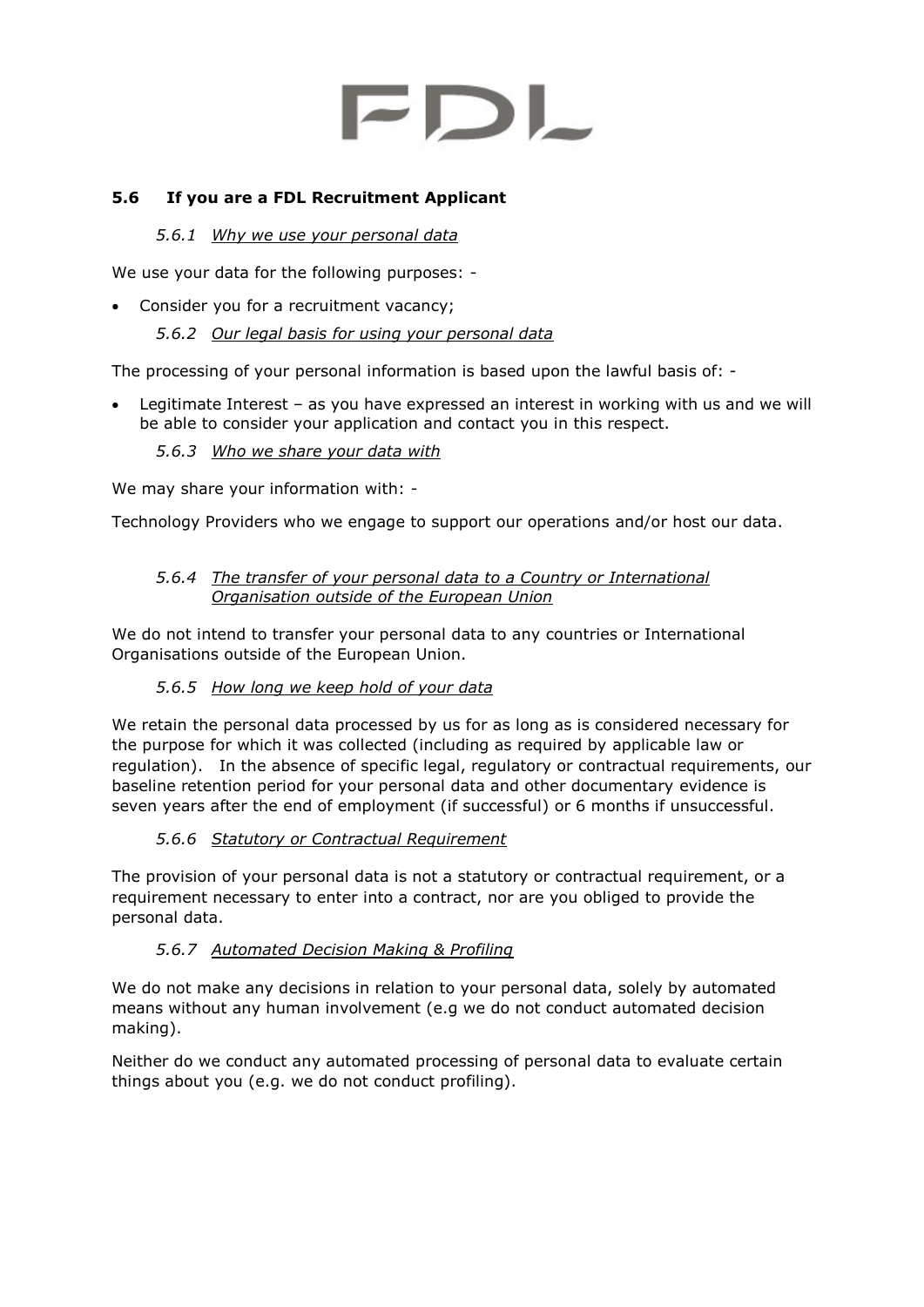## <span id="page-14-0"></span>**5.7 If you a Visitor to FDL**

## *5.7.1 Why we use your personal data*

<span id="page-14-1"></span>We use your data for the following purposes: -

<span id="page-14-2"></span>• For security and health and safety purposes (knowing who is in our building and when).

## *5.7.2 Our legal basis for using your personal data*

The processing of your personal data is based upon the lawful basis of Legitimate Interests – as it is important to ensure the safety of yourself and others and also to ensure the security of our information.

## *5.7.3 Who we share your data with*

<span id="page-14-3"></span>We may share your information with: -

<span id="page-14-4"></span>Technology Providers who we engage to support our operations. FDL host our own CCTV images.

#### *5.7.4 The transfer of your personal data to a Country or International Organisation outside of the European Union*

We do not intend to transfer your personal data to any countries or International Organisations outside of the European Union.

## *5.7.5 How long we keep hold of your data*

<span id="page-14-5"></span>We retain the personal data processed by us for as long as is considered necessary for the purpose for which it was collected (including as required by applicable law or regulation). In the absence of specific legal, regulatory or contractual requirements, our baseline retention period for your personal data and other documentary evidence is 7 years after your last visit with us.

## *5.7.6 Statutory or Contractual Requirement*

<span id="page-14-6"></span>The provision of your personal data is not a statutory or contractual requirement, or a requirement necessary to enter into a contract, nor are you obliged to provide the personal data.

## *5.7.7 Automated Decision Making & Profiling*

<span id="page-14-7"></span>We do not make any decisions in relation to your personal data, solely by automated means without any human involvement (e.g we do not conduct automated decision making).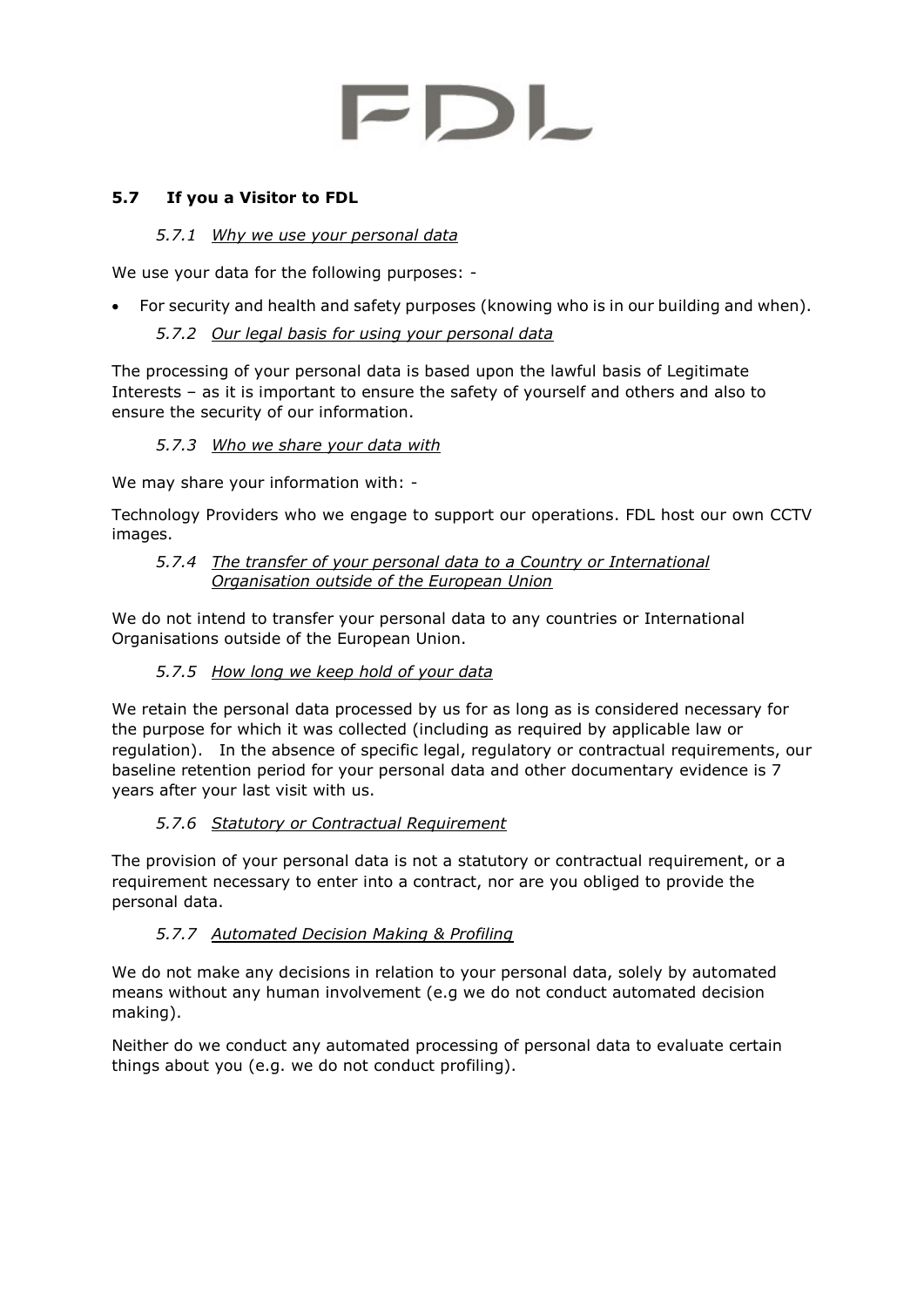## <span id="page-15-0"></span>**6. FDL'S CONTACT DETAILS**

The Data Controller is FDL Limited (Details as above).

FDL's Company Data Protection Lead is the Operations Manager.

If you have any questions about this Privacy Policy or how and why we process personal data, please contact us via any of the routes below: -

Post:

FDL,

Metropolitan Wharf,

London,

E1W 3SS

Email: itd@fdl.co.uk

<span id="page-15-1"></span>Phone: Data Protection Lead 0207 4880777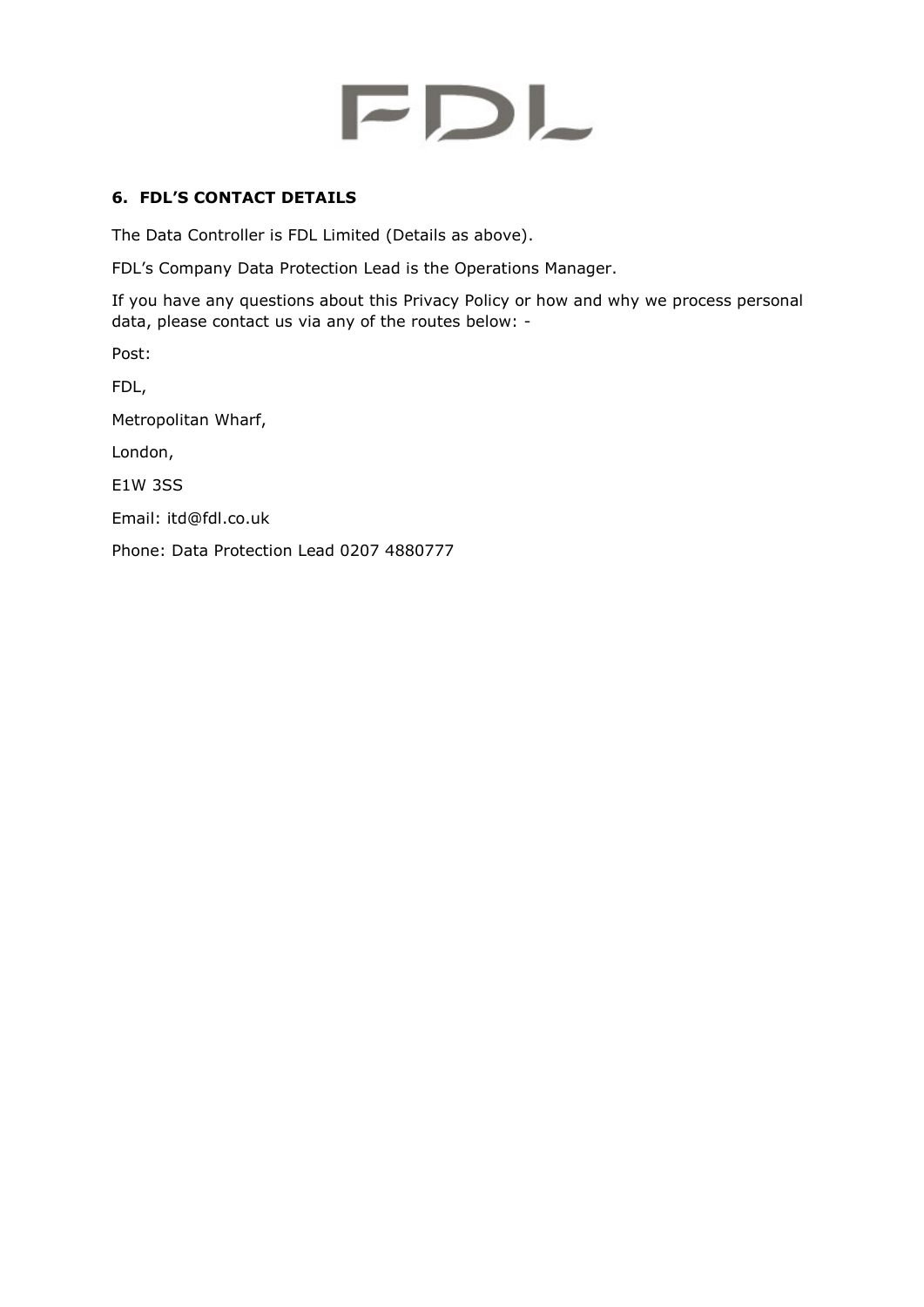## <span id="page-16-0"></span>**7. YOUR RIGHTS**

Under certain circumstances, you have the rights under data protection laws in relation to your personal data. These rights are summarised below but if you would like more information on these rights, please go the **[ICO's website](https://ico.org.uk/for-organisations/guide-to-the-general-data-protection-regulation-gdpr/individual-rights/).** Additionally, if you wish to exercise any of these rights listed below, please contact us using the details above.

## <span id="page-16-1"></span>**7.1 Access to your personal data**

You have a right of access to personal data held by us as a Data Controller. We will aim to respond to any requests for information promptly, and in any event within the legally required time limits (1 month under GDPR).

## <span id="page-16-2"></span>**7.2 Correcting your personal data**

You have a right to request amendment(s) to your personal data. Wherever practically possible, once we are informed that any personal data processed by us is no longer accurate, we will make the necessary amendments based on the updated information.

## <span id="page-16-3"></span>**7.3 Restriction of Processing of your personal data**

In certain circumstances, you have the right to request the restriction or suppression of your personal data. This effectively allows you to limit the way that we use your persona data.

## <span id="page-16-4"></span>**7.4 Object to Processing**

In certain circumstances, you have the right to object to the processing of your personal data. This effectively allows you to ask us to stop processing your personal data.

Where we have told you that any use of information is based on 'legitimate interest', you can raise an objection to that use. When you make an objection, we'll have up to one month to respond to you. We will stop using the information in this way unless we disagree that we should because of a compelling legal justification for continuing to use it. We'll always tell you what the justification is.

You have a right at any time to stop us from contacting you for marketing purposes. If you no longer wish to be contacted for marketing purposes, please use the contact details above.

## <span id="page-16-5"></span>**7.5 Erasure (also known as "the right to be forgotten")**

In certain circumstances, you have the right to request the erasure of your personal data.

## <span id="page-16-6"></span>**7.6 Portability**

In certain circumstances, you may have the right to obtain and reuse your own personal data, that you provided to us, for your own purposes across different services. This data will be provided in a structured, commonly used and machine-readable format and we can transmit this data directly to other parties at your request.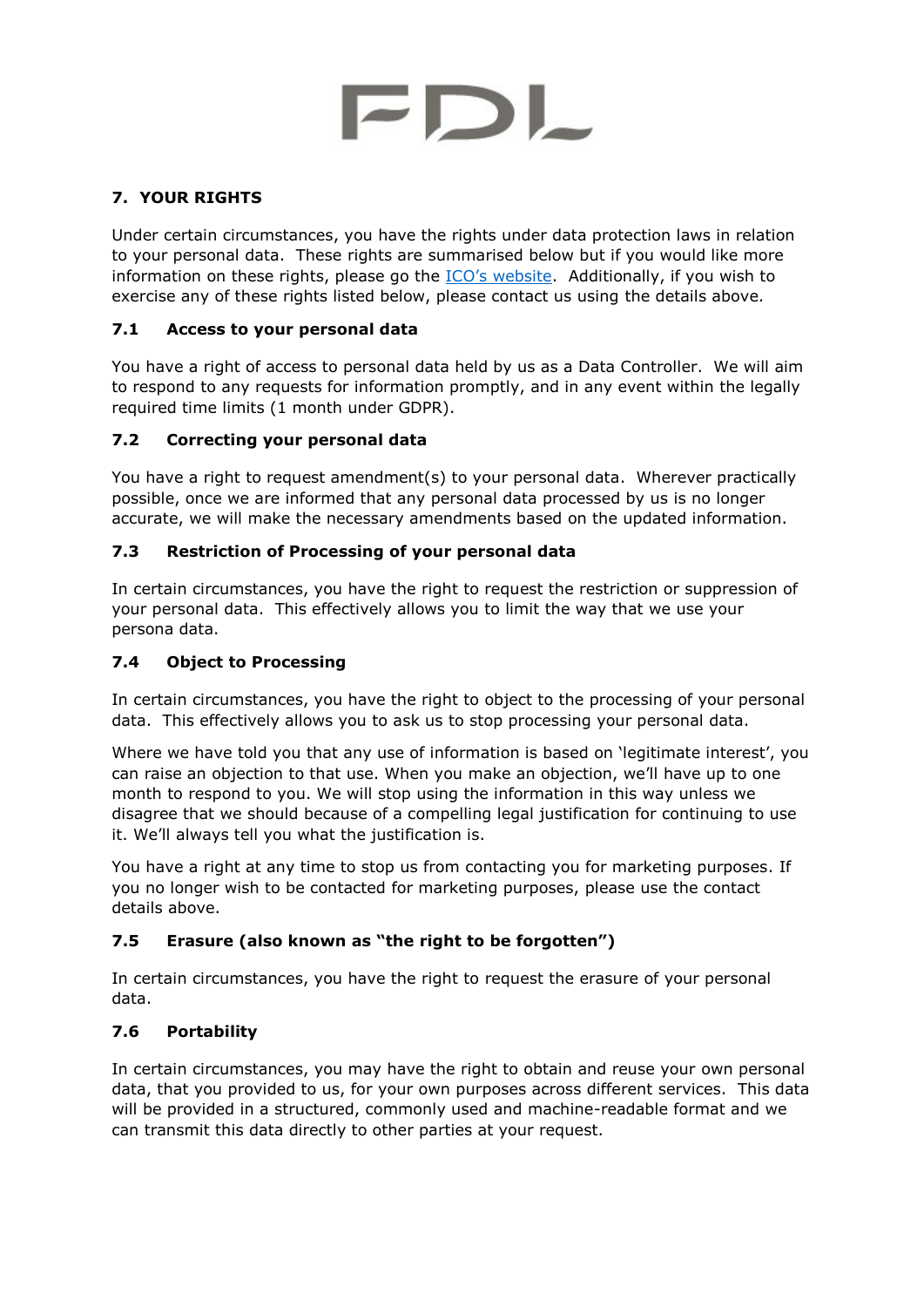## <span id="page-17-0"></span>**7.7 Withdrawal of consent**

Where we process your personal data based on consent, you have a right to withdraw consent at any time.

If you would like to request to withdraw your consent, please contact us using the contact details above.

## <span id="page-17-1"></span>**7.8 Complaints**

In the event you wish to complain about our use of your personal data, please send an email with the details of your complaint to itd@fdl.co.uk. We will look into and respond to any complaints we receive.

<span id="page-17-2"></span>You also have a right to lodge a complaint with the Information Commissioner's Office (ICO) (the UK's data protection regulator). For further information on your rights and how to complain to the ICO, please refer to the ICO website: [www.ico.org.uk.](http://www.ico.org.uk/)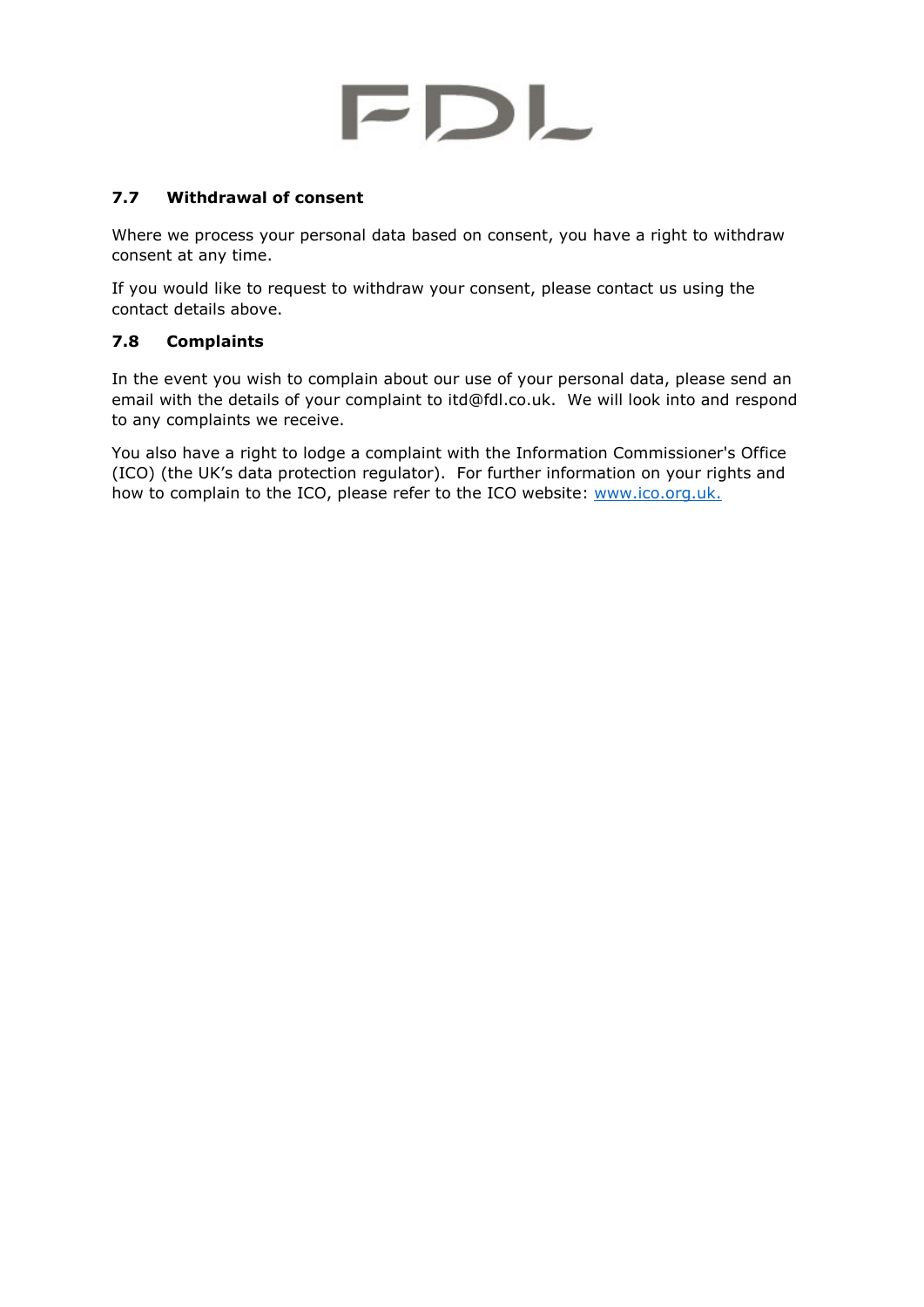## <span id="page-18-0"></span>**8. CHANGES TO OUR PRIVACY POLICY**

We keep our privacy policy under regular review and we will place any updates on this web page.

If we believe that the changes are material, we'll let you know by posting the changes on this website.

This privacy policy was last updated on 02/07/19.